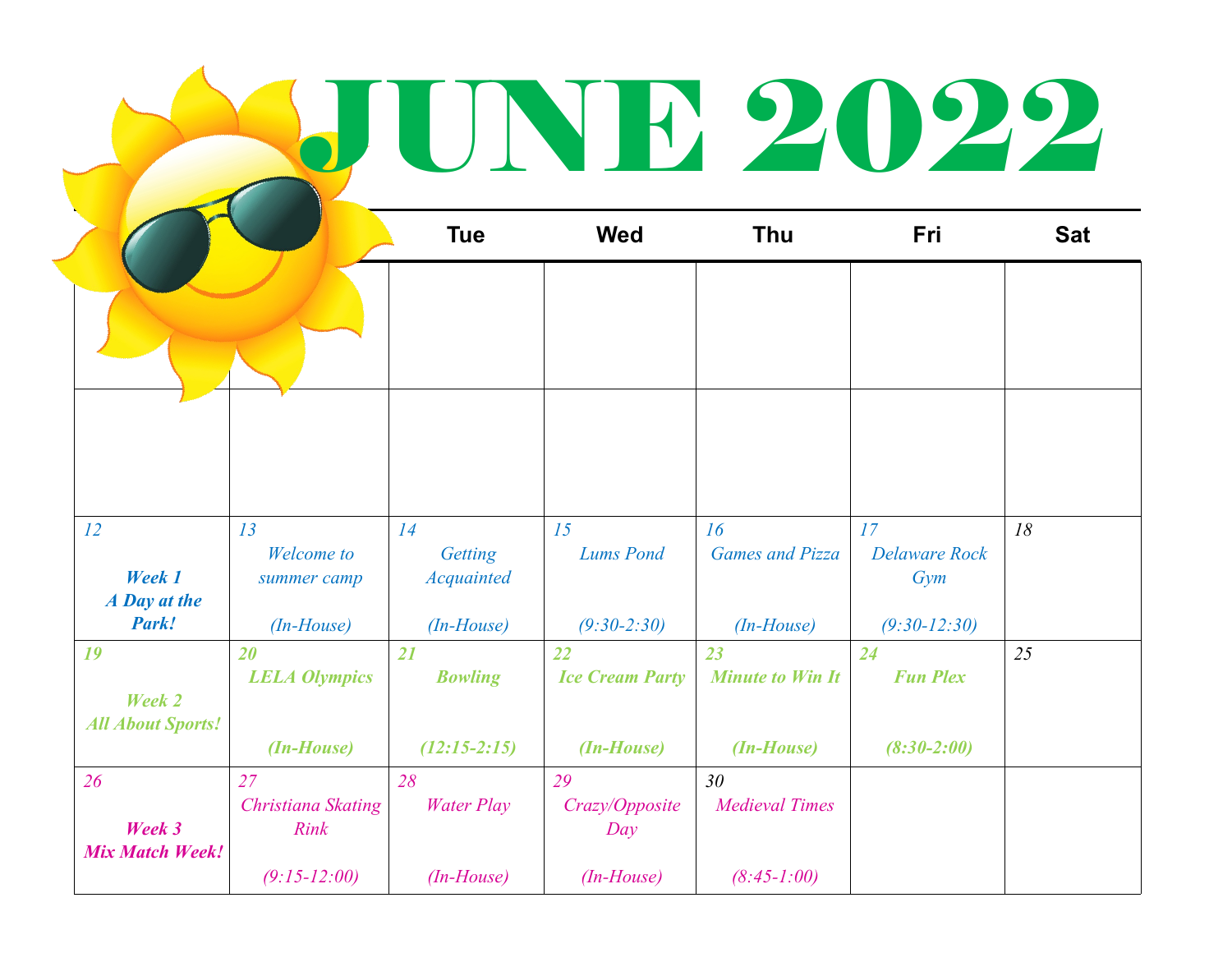## **BULY 2022**

|                                         | on                  | <b>Tue</b>              | <b>Wed</b>           | <b>Thu</b>                | Fri                                      | <b>Sat</b>     |
|-----------------------------------------|---------------------|-------------------------|----------------------|---------------------------|------------------------------------------|----------------|
|                                         |                     |                         |                      |                           | $\boldsymbol{l}$<br><b>Butterfly Day</b> | $\overline{2}$ |
|                                         |                     |                         |                      |                           | $(In-House)$                             |                |
| $\mathfrak{Z}$                          | $\overline{4}$      | $\overline{5}$          | 6                    | $\overline{7}$            | $\delta$                                 | 9              |
| Week 4                                  | Center              | <b>Plumpton Park</b>    | <b>Face Painting</b> | <b>Scavenger Hunt</b>     | Maryland Zoo                             |                |
| <b>Wild About Ani-</b><br>mals!         | Closed              | Zoo<br>$(9:15-12:15)$   | $(In-House 10-12)$   | $(In-House)$              | $(8:30-1:30)$                            |                |
| 10                                      | II                  | 12                      | 13                   | 14                        | 15                                       | 16             |
| Week 5                                  | <b>Calvert Park</b> | Milburn Orchards        | <b>Smores</b>        | Movie and<br>Popcorn      | <b>Bubble Paint</b>                      |                |
| <b>Adventures of</b><br><b>Camping!</b> | $(9:30-12:45)$      | $(9:00-12:45)$          | $(In-House)$         | $(In-House)$              | $(In-House)$                             |                |
| 17                                      | 18                  | 19                      | 20                   | 21                        | 22                                       | 23             |
| Week 6                                  | Tie Dye             | <b>Creation Station</b> | Foil Art             | <b>Relay Race</b>         | <b>Paint Bombs</b>                       |                |
| <b>Color Wars!</b>                      | $(In-House)$        | $(In-House)$            | $(In-House)$         | $(In-House)$              | $(In-House)$                             |                |
| 24                                      | 25                  | 26                      | 27                   | 28                        | 29                                       |                |
|                                         | The singing         | <b>MD</b> Science       | Yoga                 | <b>Franklin Institute</b> | Kona Ice                                 |                |
| Week 7<br><b>Science Rules!</b>         | scientist           | Center                  |                      |                           | $(In-House)$                             |                |
|                                         | $(In-House)$        | $(8:40-1:00)$           | $(In-House 12:30)$   | $(8:45-1:00)$             |                                          |                |